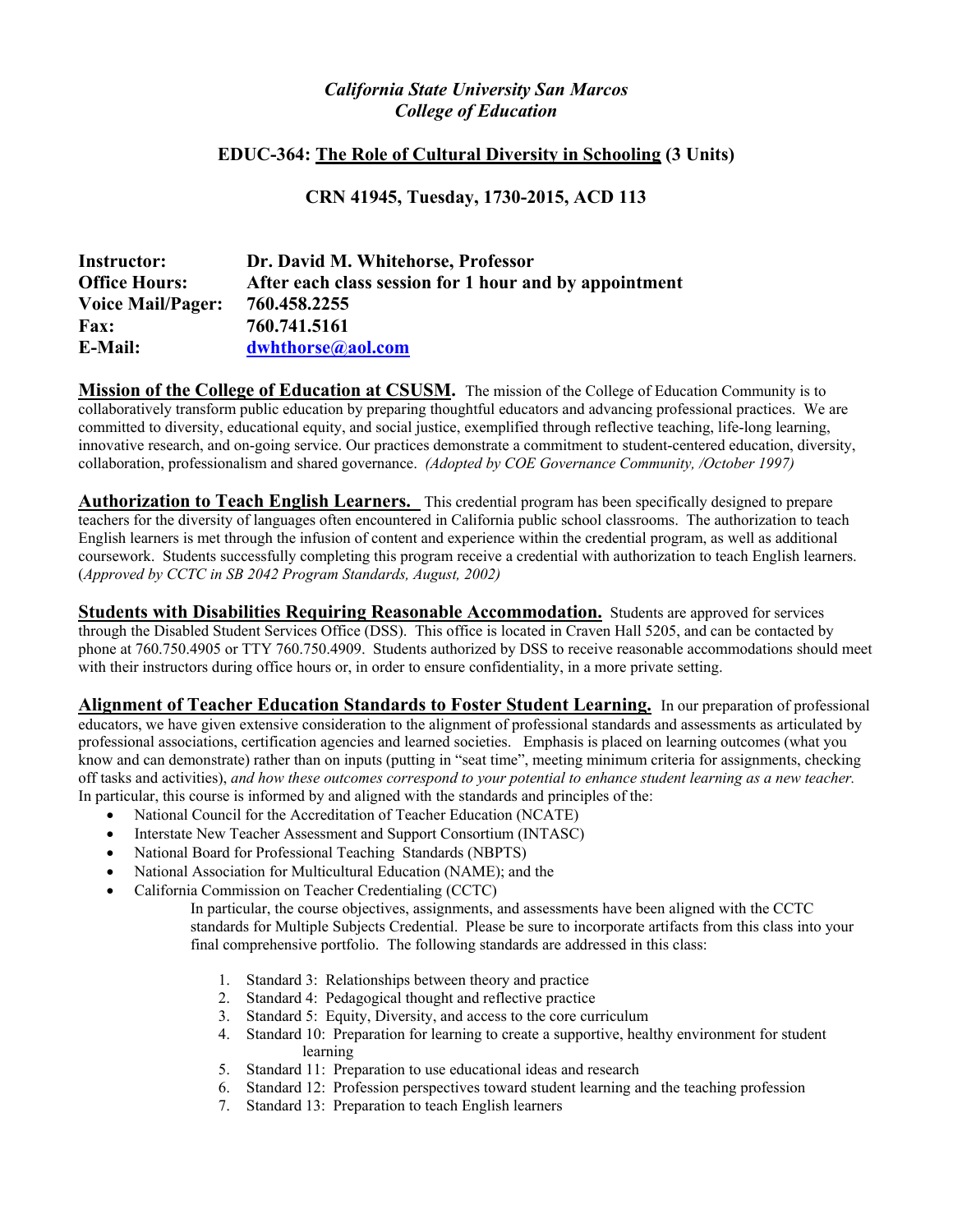**Teacher Performance Expectation (TPE) Competencies.** This course is designed to help teachers seeking the Multiple Subjects Credential to develop the skills, knowledge, and attitudes necessary to assist schools and districts in implementing an effective program for all students. The successful candidate will be able to merge theory and practice in order to realize a comprehensive and extensive educational program for all students. The following TPE's are addressed in this course:

| Primary Emphasis:                                    | Secondary Emphasis: |                                  |
|------------------------------------------------------|---------------------|----------------------------------|
| TPE 8: Learning about students                       |                     | TPE 4: Making content accessible |
| TPE 11: Social environment                           |                     | TPE 7: Teaching English learners |
| TPE 12: Professional, legal, and ethical obligations |                     | TPE 13: Professional growth      |
|                                                      |                     |                                  |

**Course Description.** This course explores cultural and linguistic diversity as critical variables in achieving educational equity for all students. Major units include intensive theoretical and practical articulation of culture and cultural pluralism; educational issues of "race", class, gender, language, ethnicity, exceptionality and sexual orientation; social, structural, programmatic and curricular issues; and, effective teaching for diverse populations. This course is intended for candidates having an interest in diversity and educational issues and is a prerequisite for all teacher credential program candidates. Highly refined oral and written communication, information literacy, and appropriate uses of technology are required of professional educators. Therefore, these competencies are emphasized in the successful completion of this course.

**Course Objectives.** Candidates completing EDUC 464 will be able to demonstrate knowledge, skills and dispositions indicating:

- 1. mastery of the TPE competencies appropriate to the course and content area;
- 2. mastery of standards for English learners as indicated in the course alignment with SB 2042;
- 3. understanding of various concepts of culture and their applicability to learning, teaching, curricular development and educational reform;
- 4. understanding of the historical and contemporary contexts for multicultural and multilingual education;
- 5. knowledge of the relationships between multicultural and multilingual instruction;
- 6. familiarity with second language acquisition theory and the role of the primary language in second language learning;
- 7. ability to report, interpret, analyze and synthesize complex information; and,
- 8. university-level competence in information literacy, use of technology and oral and written communication.

## **Required Texts.**

- Banks, J. A. & Banks, C. A. McG. (Eds.). (2001). *Multicultural education: Issues and perspectives* (4<sup>th</sup> Edition). New York: John Wiley & Sons.
- King, S. H. & Castenell, L. A. (Eds.). (2001). *Racism and racial inequality: Implications for teacher education.* Washington, DC: American Association of Colleges for Teacher Education.
- Leyba, C. F. (Ed.). (1994). *Schooling and language minority students: A theoretical framework (*  $2<sup>nd</sup>$  Edition). Los Angeles: California State University LA.
- Spring, J. (2001). *Deculturalization and the struggle for equality: A brief history of the education of dominated cultures in the United States* (3rd. Edition). Boston: McGraw-Hill.

**Course Outline (Calendar of Topics).** Candidates are reminded that the schedule is tentative and subject to change. All classes differ in candidate composition, ability levels and background preparation. Some topics may require additional articulation in order for credential candidates to make meaning of specific topical material. It is more important to build understanding and meaning-making than it is to cover all chapters and all topics. Therefore, the professor reserves the academic freedom to modify this calendar of topics to enhance the learning process.

| <b>SESSION/DATES</b> | <b>TOPICS</b>                                                                                  | <b>READINGS</b>      |
|----------------------|------------------------------------------------------------------------------------------------|----------------------|
| $1 - 9/2$            | Introduction and course overview. Defining culture                                             | None                 |
| $2 - 9/9$            | The nature of culture. Context for culture. Cultural contact and intercultural<br>interaction. | Banks, Chs. 1, 2, 3  |
| $3 - 9/16$           | Historical perspectives. Development of multicultural education as a discipline.               | Banks, Chs. 9, 11    |
| $4 - 9/23$           | Topics continue                                                                                | None                 |
| $5 - 9/30$           | Education of dominated cultures in the USA<br>In-class processing of <i>Deculturalization</i>  | Spring (entire text) |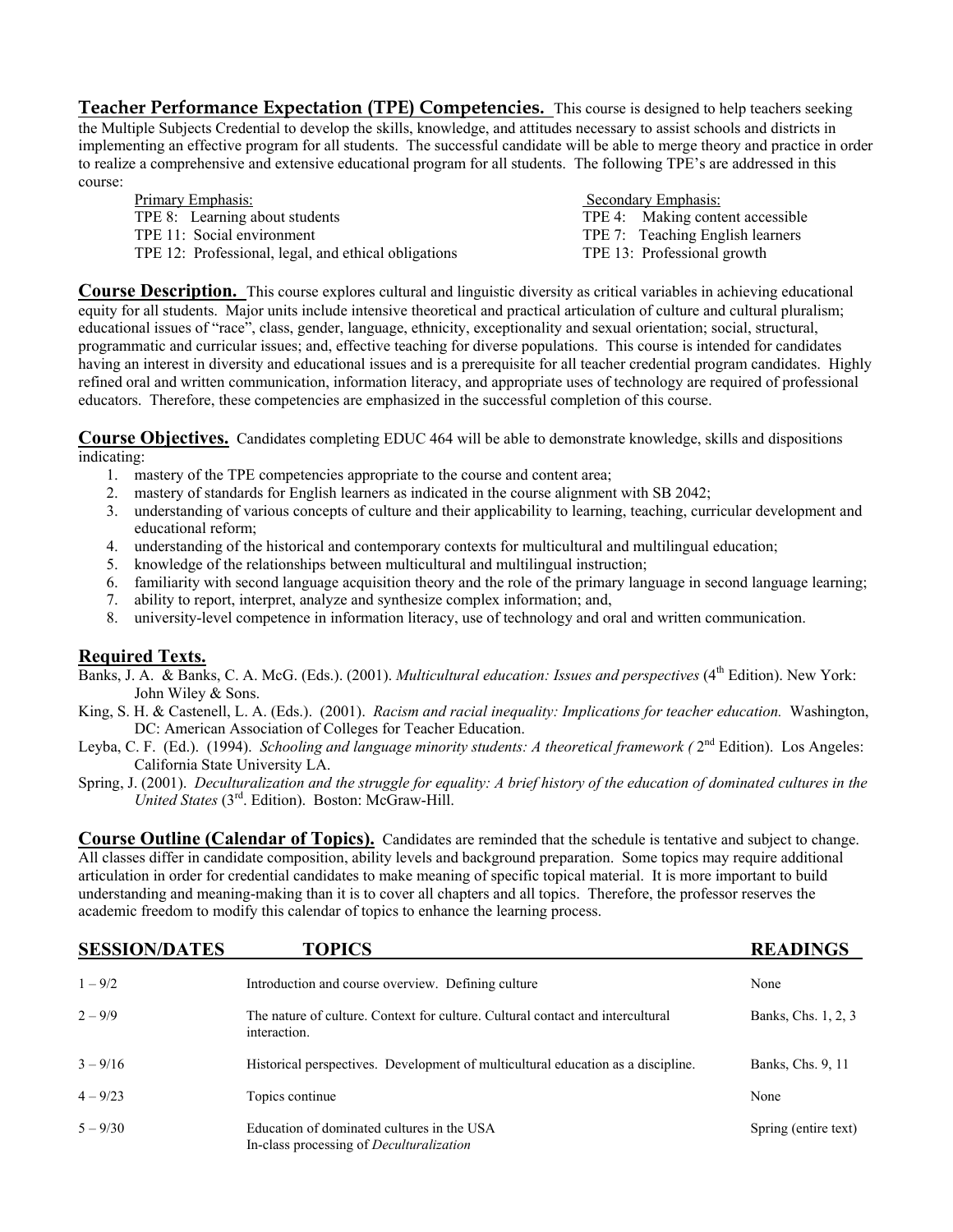| $6 - 10/7$   | Gender issues in the classroom<br>In-class discussion of personal histories. Personal History papers due.            | Banks, Chs. 6, 7, 8             |
|--------------|----------------------------------------------------------------------------------------------------------------------|---------------------------------|
| $7 - 10/14$  | Class, religion and exceptionality                                                                                   | Banks, Chs. 4, 5, 13,<br>14, 15 |
| $8 - 10/21$  | Language acquisition. Role of primary language in L2 development<br>Language acquisition as a social justice concern | Banks, Ch. 12<br>Leyba, Part 1  |
| $9 - 10/28$  | Language acquisition. ELD and SDAIE                                                                                  | Same as above                   |
| $10 - 11/4$  | Critical analysis and processing of Race and Racial Inequality                                                       | King/Castenell<br>(entire text) |
| $11 - 11/11$ | Multicultural reform agenda: curricula, pedagogy & community                                                         | Banks, Chs. 10, 16,<br>17       |
| $12 - 11/18$ | Group processing of research paper and presentation                                                                  | None                            |
| $13 - 11/25$ | Research presentations: Groups $1 - 3$                                                                               | None                            |
| $14 - 12/2$  | Research Presentations: Groups $4-6$                                                                                 | None                            |
| $15 - 12/9$  | Examination Day. Course summary. Course evaluation.<br><b>Assignment Due: Final Outcome Assessment.</b>              | None                            |

# **COURSE REQUIREMENTS**

#### **Assignments:**

All assignments are due on the dates indicated. Written assignments must be word processed, double-spaced, paginated, and have 1" margins on all sides. Your name and the CRN for your section must appear at the top right of the first page, except as noted for the research paper assignment. Page limitations are not given as writing styles differ. You are expected to make your written assignments as long (or as short) as it takes you to respond to all elements of the assignment and make your point(s). It is expected that all assignments will reflect university-level composition and exposition. Use of electronic spelling and grammar checking is encouraged.

| 1. Personal History                      | 25 pts.        | Due Week 6              |
|------------------------------------------|----------------|-------------------------|
| 2. Group Research Paper and Presentation | 40 pts.        | Due Week 13             |
| 3. Outcome Assessment                    | <b>20 pts.</b> | Due Week 15             |
| 4. Attendance and Participation          | $15$ pts.      | <b>Assessed Week 15</b> |

#### **1. Personal History.** (25 points).

The purpose of this assignment is to provide you the opportunity to examine your own culture. Write a narrative essay about your own life, describing the experiences that have shaped your views of "race", culture, and issues of diversity. Reflect on your own experiences in terms of your cultural reference, your family background, your interactions with others unlike yourself, and other factors determined by your own circumstances and your upbringing. In this assignment, you will explore within yourself, and commit to written form:

- (1) your identity as a learner,
- (2) your identity as a member of a particular cultural/racial/ethnic group, and
- (3) how this affects your potential as a teacher.

Include SPECIFIC examples of events and situations that you feel shaped your views on these issues. Be sure to situate your examples in the context of assumptions about schooling and education. To the extent possible, relate your experiences to the theory and praxis in readings, class discussions and activities. **Be prepared to share your paper in small group and larger class discussions during the sixth week of instruction**.

(TPE 8, 11, 13)

#### **2. Group Research Paper and Presentation.** (25 points written/15 points oral).

In heterogeneous groups, you will develop, as a group, a research paper on an issue of *significance* in the field of multicultural education, which you will formally present to the class. The topic must be approved by the professor. Your research must include at least 3 sources from the ERIC database, at least 3 sources from the Internet, at least 3 print media sources, and at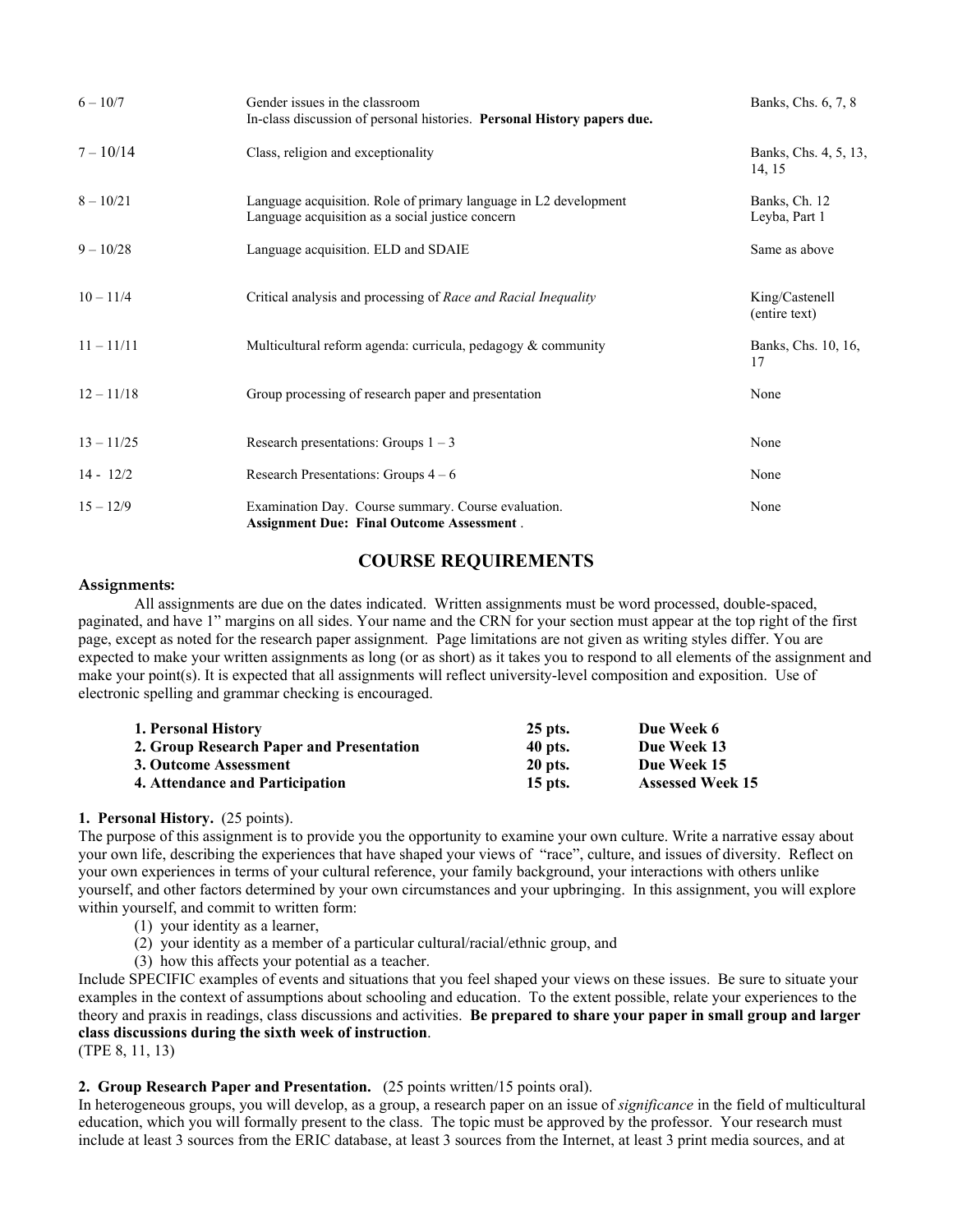least one of the texts used in class. References must be exclusive of one another. These are the minimum requirements for an acceptable grade, therefore superior grades require greater breadth and depth of research.

The group's paper will include:

- 1. a cover page listing the title, a 2-3 paragraph/200 word abstract, and full names of all group members,
- 2. a narrative that describes the issue, including its historical context,
- 3. a description of why the issues is significant in the field of education,
- 4. your position on the issue and why you have taken that position,
- 5. a defense (rationale) for taking the position with appropriate references,
- 6. a conclusion regarding the issue, with recommendations for action,
- 7. an annotated bibliography of all references consulted, and
- 8. attachments such as your visual aids for the presentation, graphic organizers, or any supplementary material developed to enhance student learning.

The length of the paper is determined by the degree to which you articulate the requirements outlined above. Depth of analysis is more important than providing in-depth description. In other words, your paper should answer WHY and HOW, more importantly than WHO, WHAT, WHEN, or WHERE. The paper should be stapled together, and not placed in any kind of binder. Please put your effort into articulating the issues, not developing a time-consuming, computer-generated cover. **All papers are due Week 13, regardless of the day of your scheduled presentation.**

Your panel presentation will be 20 minutes in length. You will present a synopsis of your issue, accompanied by appropriate visual, aural and or tactile aids. The mode of presentation may include skits, simulations, debate, Socratic dialogue, or some other form of multi-modal presentation (PowerPoint, as example). You are cautioned NOT to read from the text of your paper. In addition to the 20 minute presentation, you will plan to respond to questions for no more than 10 minutes. Therefore, your group should be prepared to be "on" for  $1/2$  hour. It is a group responsibility to practice and time the presentation and O & A session: presentations which are more than 3 minutes long or short of these parameters will have the grade reduced appropriately. At the time of your presentation, you will provide each classmate and the professor with a stapled handout, which includes Items 1, 7 and 8, above.

(TPE 7, 8, 11, 12)

#### **3. Outcome Assessment.** (20 points).

This is your opportunity to examine your own learning. You will select the most important learning or **closely related** set of learning you have acquired during the course. You will write in detail:

- (1) what you learned,
- (2) how you knew you were learning something of significance (assessing your own learning),
- (3) how this will shape your attitudes and behaviors as a teacher or in future intercultural interaction, and
- (4) how you will demonstrate overall "cultural competence" (as this definition is developed in class)

Emphasis is placed on your ability to synthesize data around the topic you select, your depth of reflective analysis, your ability to articulate the cognitive, behavioral and affective domains of your learning, and the relationship of this topic to your future growth and professional practice. **Final outcome assessments are due on the scheduled examination day**. (TPE 4)

#### **Attendance and Participation.** (15 points).

Daily reflections, Quickwrite activities, participation in dialogue and other in-class assignments are counted as part of the participation points.

The Governance Community of the College of Education adopted the following policy on 12/19/97:

## COLLEGE ATTENDANCE POLICY

*Due to the dynamic and interactive nature of courses in the College of Education, all students are expected to attend all classes and participate actively. At a minimum, students must attend more than 80% of class time, or s/he may not receive a passing grade for the course at the discretion of the instructor. Individual instructors may adopt more stringent attendance requirements. Should the student have extenuating circumstances, s/he should contact the instructor as soon as possible.* 

Attendance and participation are especially important since the course deals with complex material processed in a variety of ways. Structured interactions, group processes, oral presentations, guided discussion of readings, and self-disclosure exercises are the norm. **Students are expected to have read assigned materials by the date indicated in the syllabus, and should be prepared to discuss readings individually or in variously structured groups.** The degree of your engagement in these processes forms the basis for points assigned. Due to the fast paced and highly interactive nature of the course, regular attendance and full participation are expected: teaching and learning is difficult (if not impossible) if one is not present for and engaged in the process. Therefore, the above College Attendance Policy is amplified as follows: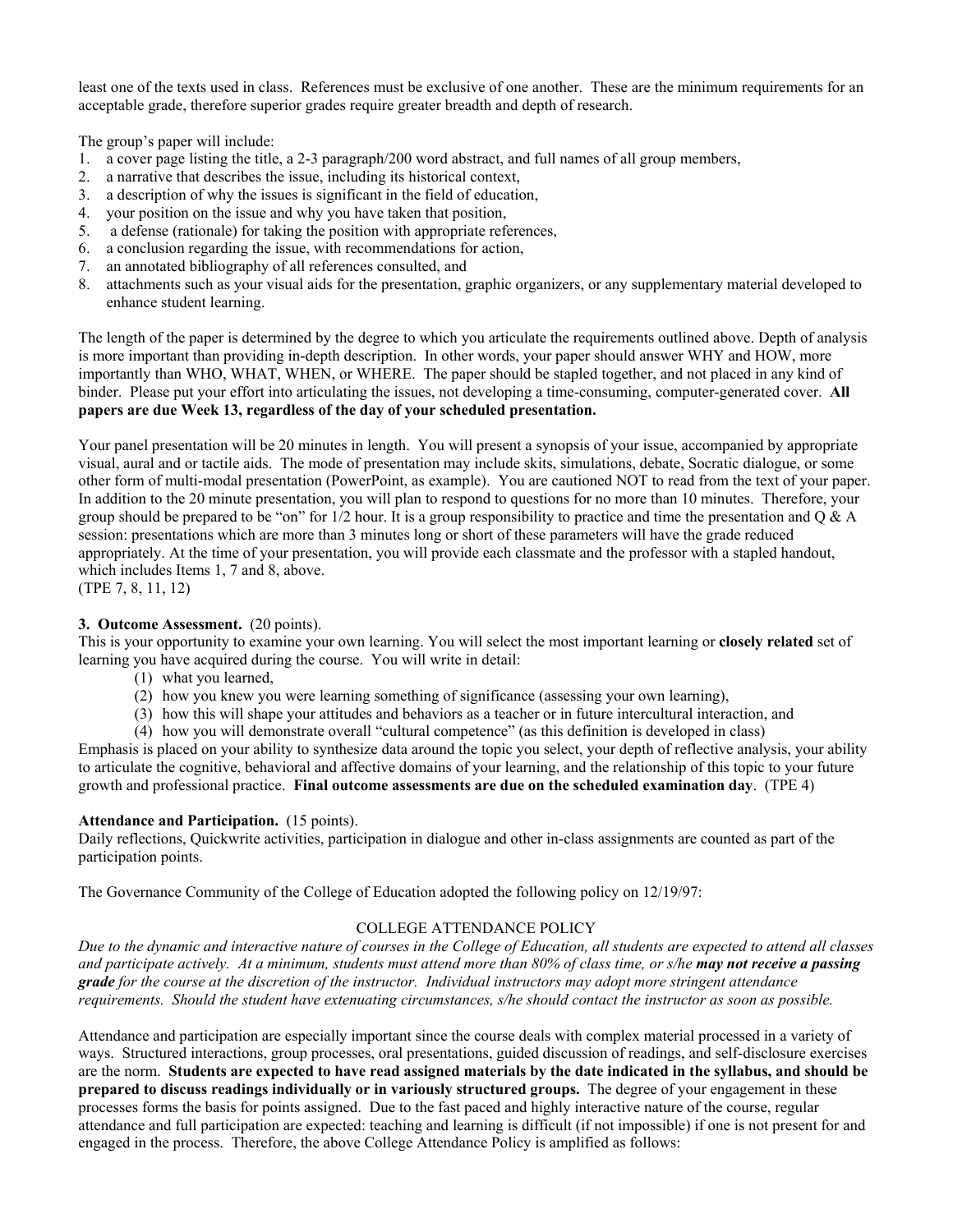1. Missing more than 1 class meeting will result in the reduction of one letter grade.

2. Arriving late or leaving early on more than two occasions will result in the reduction of one letter grade.

3. Illness and emergency circumstances will be considered/negotiated on a case-by-case basis.

These measures should not be considered punitive, as students are expected to establish appropriate personal, academic and career-ladder priorities. Therefore these measures should be viewed as taking appropriate individual responsibility for one's own learning in a democratic, collaborative and reciprocal-learning environment. (TPE 12, 13).

### **GRADING**

*Grading Scale:* A=93+, A-=90-92, B+= 87-89, B=83-86, B-= 80-82, C+=77-79, C=73-76, C-= 70-72, D+=67-69, D=63-66, D-= 60-62, F=59 or lower Students taking EDUC 364 as a prerequisite for teacher credential and graduate programs are reminded that the College requires completion of this course with a C+ or higher.

 *Submission Schedule:* Work submitted late, but within one week of the due date will be reduced by one letter grade. Work received over one week late will receive no credit.

*Grading Emphasis*: Each written assignment will be graded approximately 85% on content and context (detail, logic, synthesis of information, depth of analysis, etc.), and 15% on mechanics (grammar, syntax, spelling, format, uniformity of citation, etc.). All citations, where appropriate, will use APA format. Consult Library Services for the *Manual of Citation of the American Psychological Association,* or other guides to citation.

## **GENERAL CONSIDERATIONS**

*Academic Honesty:* It is expected that each student will do his or her own work, and contribute equitably to group projects and processes. If there is any question about academic honesty, consult the University Catalog or the Semester Schedule.

*Appeals:* Every student has the right to appeal grades, or appeal for redress of grievances incurred in the context of any course. Disputes may be resolved informally with the professor, or through the formal appeal process. For the latter, consult the Associate Dean.

*Ability:* Every student has the right to equitable educational consideration and appropriate accommodation. Students having differing ability (mobility, sight, hearing, documented learning challenges, first language/English as a second language) are requested to contact the professor at the earliest opportunity. Every effort will be made to accommodate special need. Students are reminded of the availability of Disabled Student Services, the Writing Center, technology assistance in the computer labs, and other student support services available as part of reasonable accommodation for special needs students.